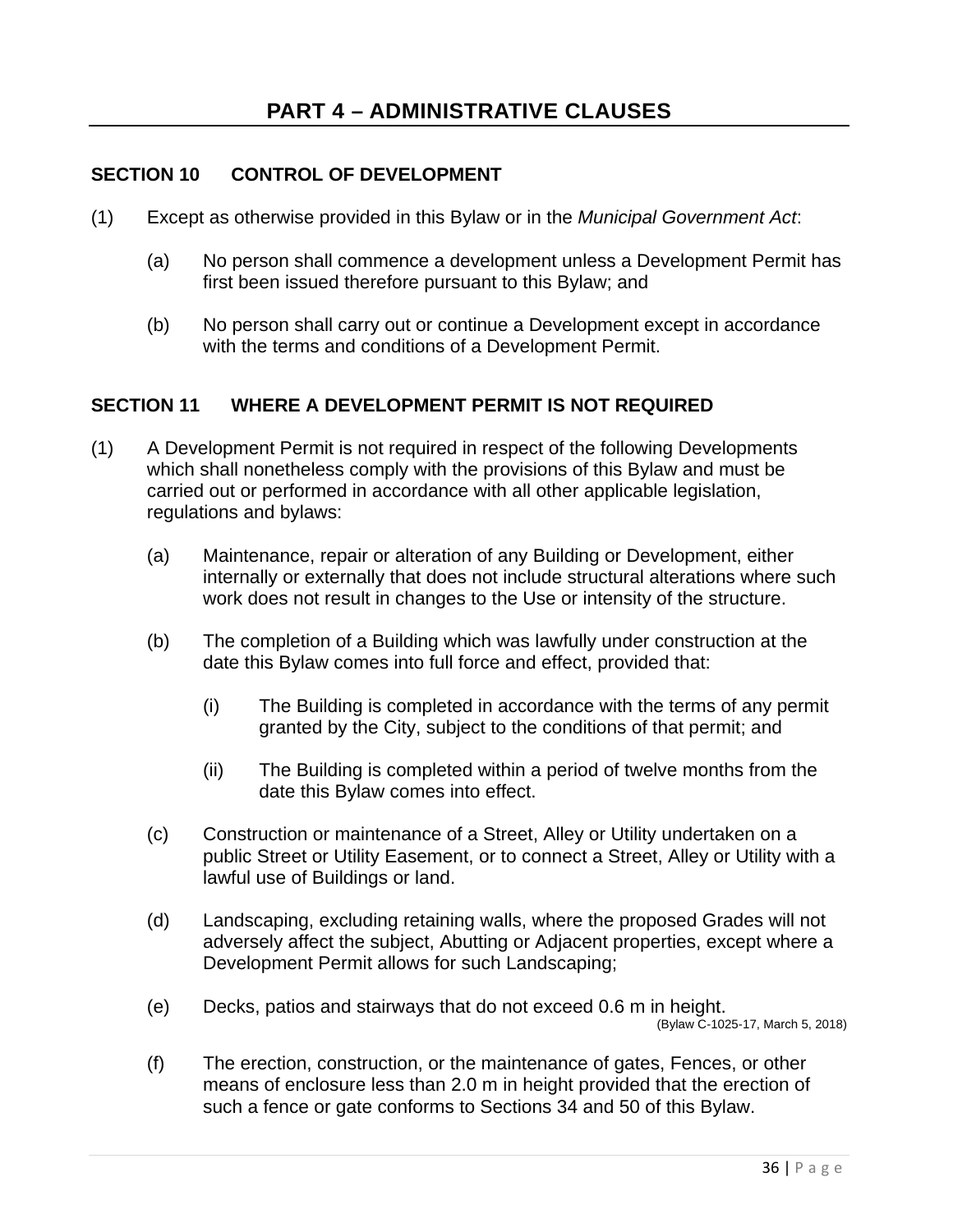- (g) Hard Surfacing of any area on a residential Site for the purpose of providing vehicular access from a Street or alley to the required On Site Parking Stall(s), unless the Hard Surfacing exceeds 6.1 m in width.
- (h) The construction, maintenance and repair of driveways and parking pads installed in accordance with (g) above, and with Part 8 of this Bylaw, private walkways and similar works provided the construction is wholly confined within the legal boundaries of the Site.
- (i) An Accessory Building less than 10.0  $m^2$  in a residential District.
- (j) The erection of flagpoles and other poles not exceeding 4.5 m in Height, provided it is not located in a Side or Front Yard, or on a Building or structure, and meets the required Setbacks for Accessory Buildings. Notwithstanding, flags and banners are regulated under Section 96 of this Bylaw.
- (k) The installation and operation of a satellite dish antenna less than 0.9 m in diameter.
- (l) Television or communication towers or aerials as regulated by Industry Canada, except as described in Section 63 of this Bylaw.
- (m) A Permitted Use which will occupy the same space where a business of the same Permitted Use has vacated the same space and a Development Permit was previously issued for that space.

(Bylaw C-1057-18, March 18, 2019)

- (n) A home office, provided the following:
	- (i) No individual other than the resident of the Dwelling is employed there;
	- (ii) The business does not generate any pedestrian or vehicular traffic;
	- (iii) There are no On Site Signs or advertisements;
	- (iv) No outdoor storage of materials, goods or finished products for business purposes; and

(Bylaw C-1057-18, March 18, 2019)

- (v) The business is operated as an Accessory Use and does not change the residential character or appearance of the Dwelling.
- (o) A Temporary Building, not to be used for residential purposes, the sole purpose of which is incidental to the construction or alteration of a Principal Building or Development for which a Development Permit has been issued under this Bylaw, provided the Temporary Building is on the same Site as the Principal Building under construction whichever occurs first. The Temporary Building shall not be sited on any Street and shall be removed within one year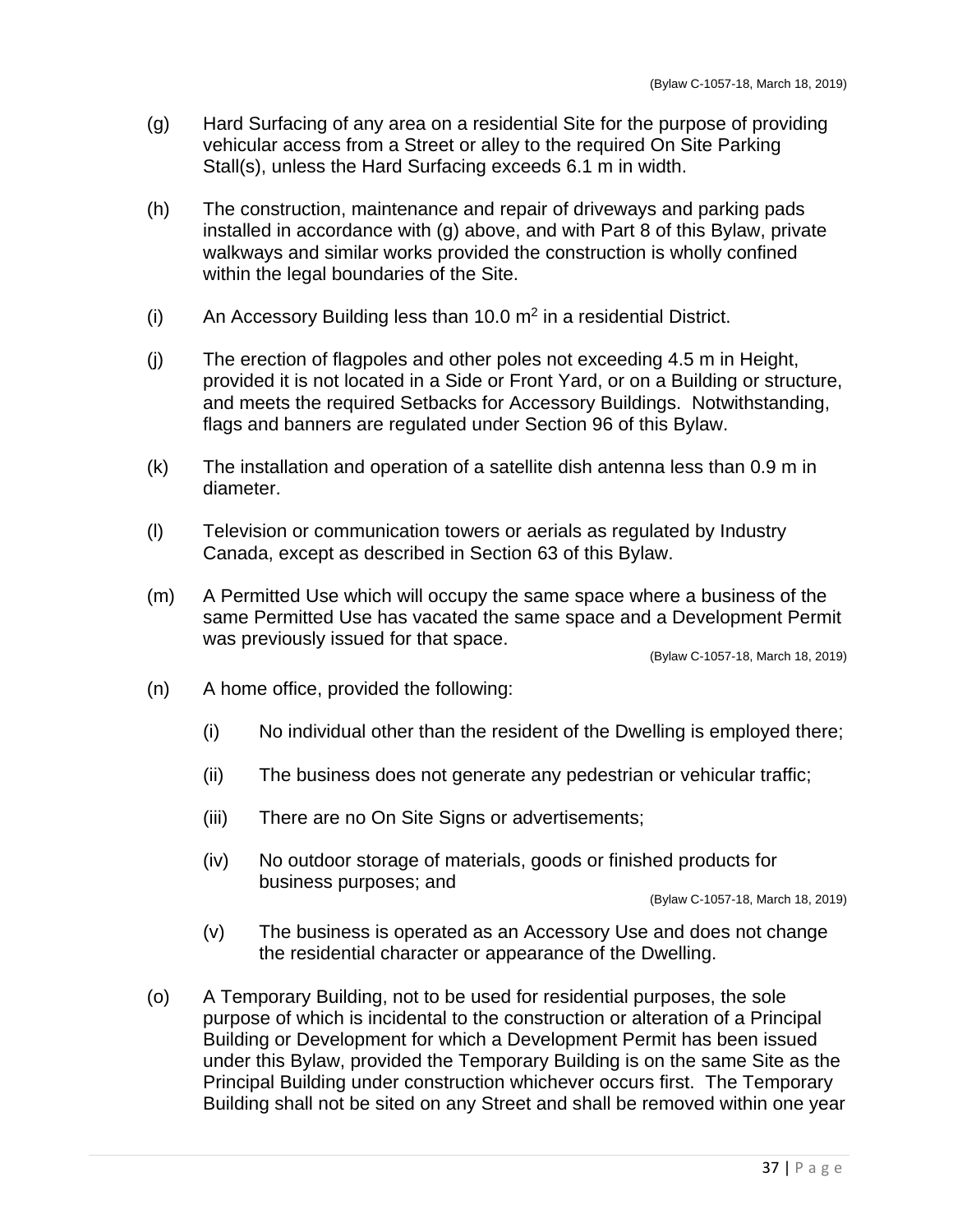of the commencement of construction or upon completion of the construction. Temporary Buildings of this nature on a separate Site do not require a Development Permit but shall require written permission from the landowner to occupy said Site.

- (p) City sanctioned special events held on municipal property.
- (q) Solar Collectors located and installed in complete conformity with Section 77 of this Bylaw.
- (r) Fire pits.
- (s) Those Uses and Developments exempted by the *Municipal Government Act.*
- (t) Signs which do not require a permit as described in Part 10 of this Bylaw.
- (u) An emergency measure, undertaken only by the City of Spruce Grove or by a contractor on behalf of the City. (Bylaw C-942-15, Jan. 29, 2016)
- (v) Privacy walls in compliance with Section 34 of this Bylaw.

(Bylaw C-1025-17, March 5, 2018)

### **SECTION 12 APPLICATION FOR A DEVELOPMENT PERMIT**

- (1) An application for a Development Permit shall be made in writing on the proper application form. All permit applications shall include the following:
	- (a) The authorization and signature of the Registered Owner or authorized agent and accompanied by a letter of authorization when an application is made by any person other than the Registered Owner on which the Development is proposed.
	- (b) A description of the proposed Use of all parts of the land and Buildings.
	- (c) A minimum three copies of a Site plan or a Real Property Report signed by an Alberta Land Surveyor and prepared within one year of the date of application satisfactory to the Development Officer showing all of the following as required:
		- (i) Front, Side and Rear Yard Setbacks;
		- (ii) Outlines of roof overhangs;
		- (iii) North arrow;
		- (iv) Legal description of the property;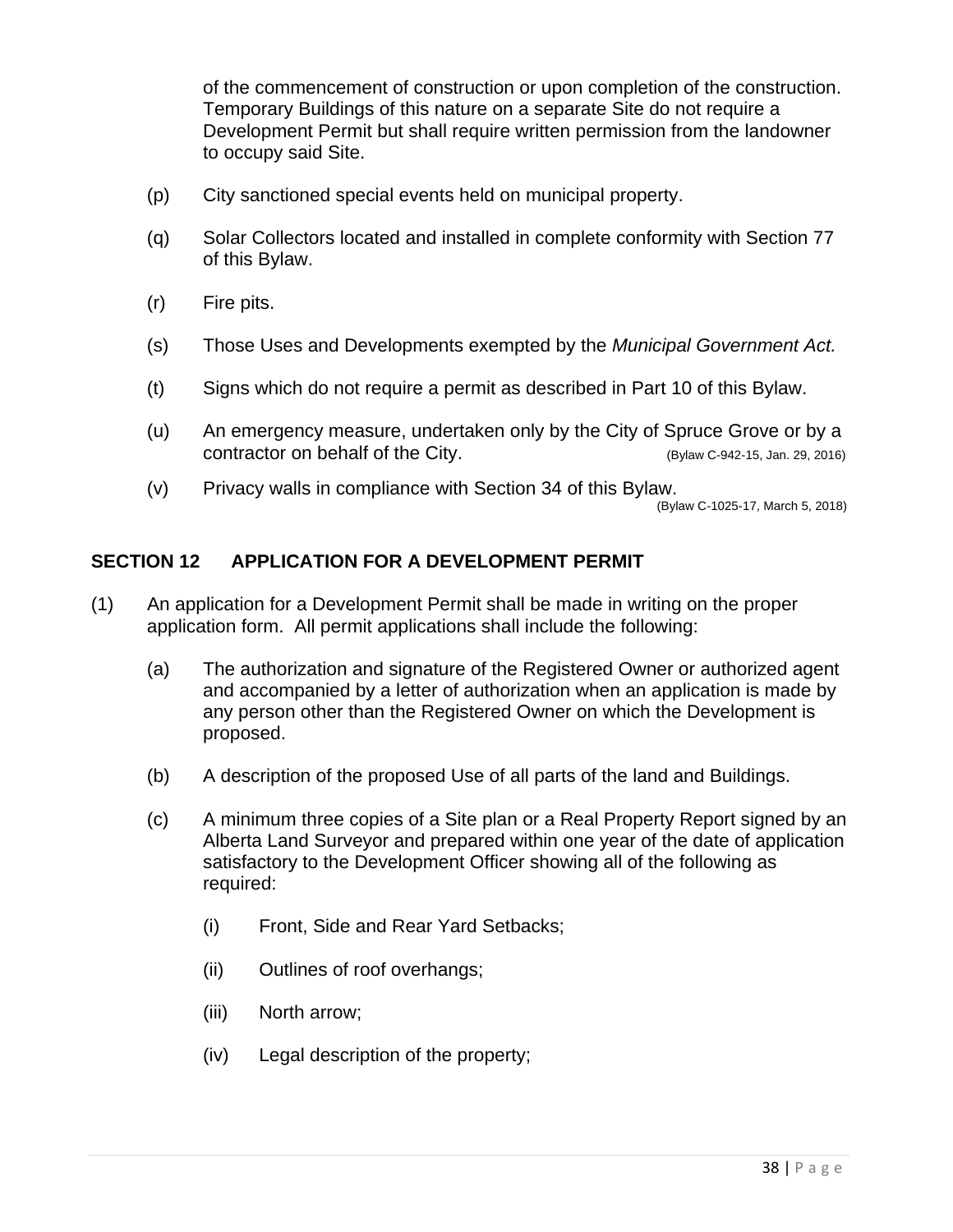- (v) Location of all existing and proposed municipal local improvements, Principal Building, Accessory Buildings, Garages, carports, Fencing, access points, Hard Surfacing and Landscaping;
- (vi) Site grading with elevations at all Corners of the Site, the proposed Development, and adjacent Streets, Alleys and sewers;
- (vii) Location and depth of existing and proposed services and shallow utilities including materials and connection details;

(Bylaw C-1057-18, March 18, 2019)

- (viii) Exterior Building elevations showing Height, elevation of lowest openings of lots adjacent to water bodies, including storm water ponds, horizontal dimensions and finishing materials of all Buildings, existing and proposed; (Bylaw C-981-16, Jan. 25, 2017)
- (ix) The lowest finished floor elevation of either the Basement or main floor in the Principal and Accessory Buildings where applicable;
- (x) The location of required parking and driving aisles;

(Bylaw C-1057-18, March 18, 2019)

- (xi) A Landscaping plan in accordance with Part 9 of this Bylaw;
- (xii) Storm Water Management Plan including pipe sizing and orifice calculations, ponding depths and runoff rates;

(Bylaw C-1057-18, March 18, 2019)

- (xiii) Easements and party wall agreements;
- (xiv) Existing and proposed Utility rights-of-way;
- (xv) Location of off-Street loading, recycling and garbage containment areas;
- (xvi) Location of all lighting and light standards, catch basins, utility poles, hydrants and utility fixtures;
- (xvii) A lighting plan;
- (xviii) Access points to and from the Site;
- (xix) A pedestrian circulation plan within the Site; and
- (xx) The type and location of traffic signs within private property and entering/exiting public road rights-of-way.

(Bylaw C-1057-18, March 18, 2019)

- (d) A geotechnical report;
- (e) A traffic impact analysis;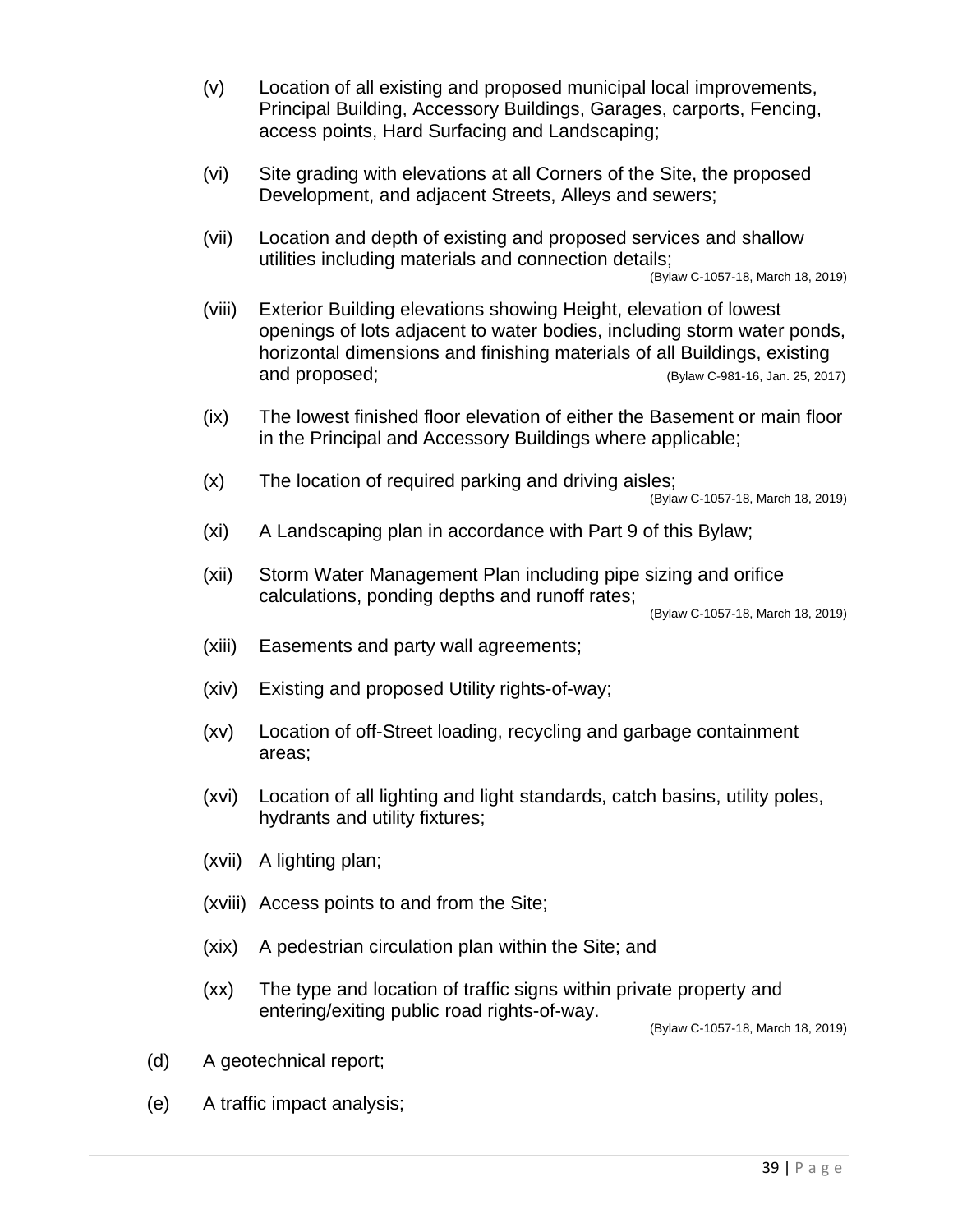- (f) Right of entry authorization;
- (g) Description of adjacent land uses.

(Bylaw C-1000-17, June 27, 2017)

- (h) The estimated cost of the proposed Development excluding land;
- (i) A copy of the certificate of title for the subject property, issued within fifteen business days prior to the application date;
- (j) A fee as set out in the Development Fees Bylaw;
- (l) Such additional information as the Development Officer may deem necessary.

(Bylaw C-1057-18, March 18, 2019)

- (2) The Development Officer shall review each application for Development Permit to ascertain whether it is complete in accordance with the information requirements of this Bylaw, and shall, if the application complies with such requirements, enter the application in the record of applications in accordance with Section 8 of this Bylaw.
- (3) Pursuant to the City's *Municipal Development Standards*, applications for Development Permits shall not be accepted unless the required Construction Completion Certificate is granted by the Engineering Department. (Bylaw C-900-15, Feb. 23, 2015) (Bylaw C-1104-19, May 29, 2020)
- (4) When a Development Permit Application is for an activity involving the use, manufacturing or storage of hazardous substances, the Development Officer may require the applicant to submit a risk assessment prepared by a qualified environmental professional such as an engineer, biologist, planner, geologist or hydrogeologist. The Development Officer may impose any conditions necessary to mitigate the risks associated with the use, manufacturing or storage of hazardous substances identified in the assessment.

(Bylaw C-1104-19, May 29, 2020)

# **SECTION 13 DECISIONS ON DEVELOPMENT PERMITS**

- (1) A complete application for a Development Permit shall be considered by the Development Officer who shall:
	- (a) Approve, with or without conditions, an application for a Permitted Use where the proposed Development conforms to this Bylaw;
	- (b) Approve, with or without conditions, or refuse an application for a Discretionary Use;
	- (c) Notwithstanding Section 8(2)(f) of this Bylaw, if a proposed Use of land or a Building does not conform to the wording of any Use definition or generally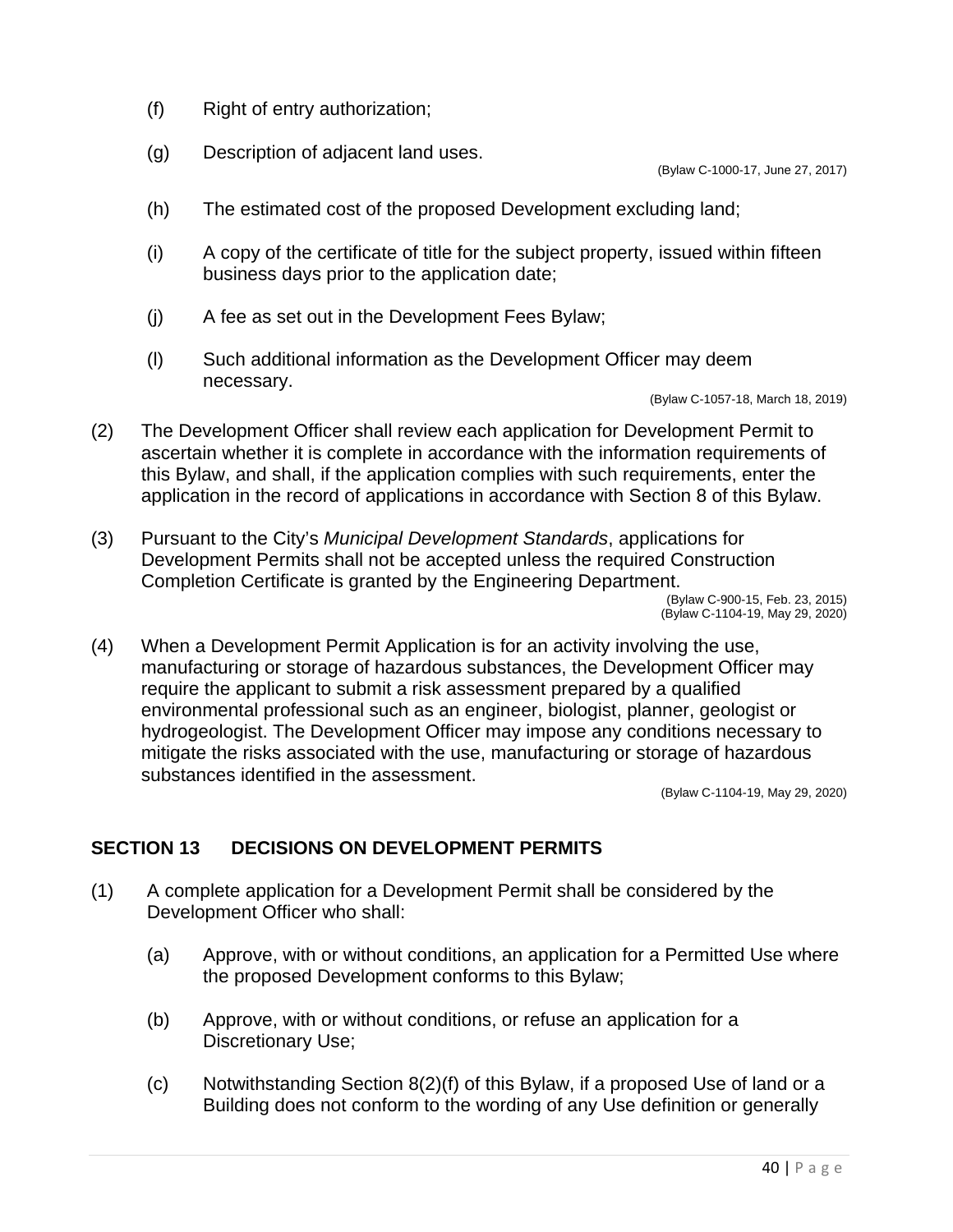conforms with the wording of two or more Use class definitions in the District, the Development Officer may, in his or her discretion, determine that the Use conforms to and is included in the Use class which he or she considers most similar in character and General Purpose to a Use permitted in that Land Use District and may allow the Development as a Discretionary Use; and

- (d) Notwithstanding any provisions or requirements of this Bylaw, the Development Officer may establish a more stringent standard for a Discretionary Use when the Development Officer deems it necessary to do so.
- (2) For a Permitted or Discretionary Use, the Development Officer may require any or all of the following:
	- (a) That the applicant enter into an agreement with the City to construct or pay for construction of roadways, Utilities, walkways, parking and loading areas, and any Off Site levies or redevelopment levies imposed by bylaw. To ensure compliance with the conditions of the agreement a caveat may be registered on the certificate of title to be filed on the subject Site in favour of the City;
	- (b) Financial guarantees in a form and amount acceptable to the City to secure performance of any of the conditions of a Development Permit;
	- (c) That servicing for the supply of water, electric power, sewerage and Street access are extended to the subject Site, including payment of the costs for installing or constructing any such Utility by the applicant. In the case that satisfactory arrangements for services cannot be made, the Development Permit shall be refused.
- (3) Prior to issuing a decision, the Development Officer may refer any application to any municipal department or external agency for comment where applicable.
- (4) For a Development Permit application in a Direct Control District, the Development Officer shall:
	- (a) Make a decision where Council has delegated its authority to the Development Officer, based on Council's instructions and this Bylaw; or
	- (b) Prepare a recommendation for Council to make a decision regarding the Development Permit application where Council has not delegated authority to the Development Officer. The recommendation may be for approval with or without conditions, or a refusal with reasons given for the refusal.
- (5) Council may, pursuant to the provisions of the *Municipal Government Act* and by an amendment to this Bylaw, designate any area of land a Direct Control District.
- (6) The Bylaw creating a Direct Control District shall: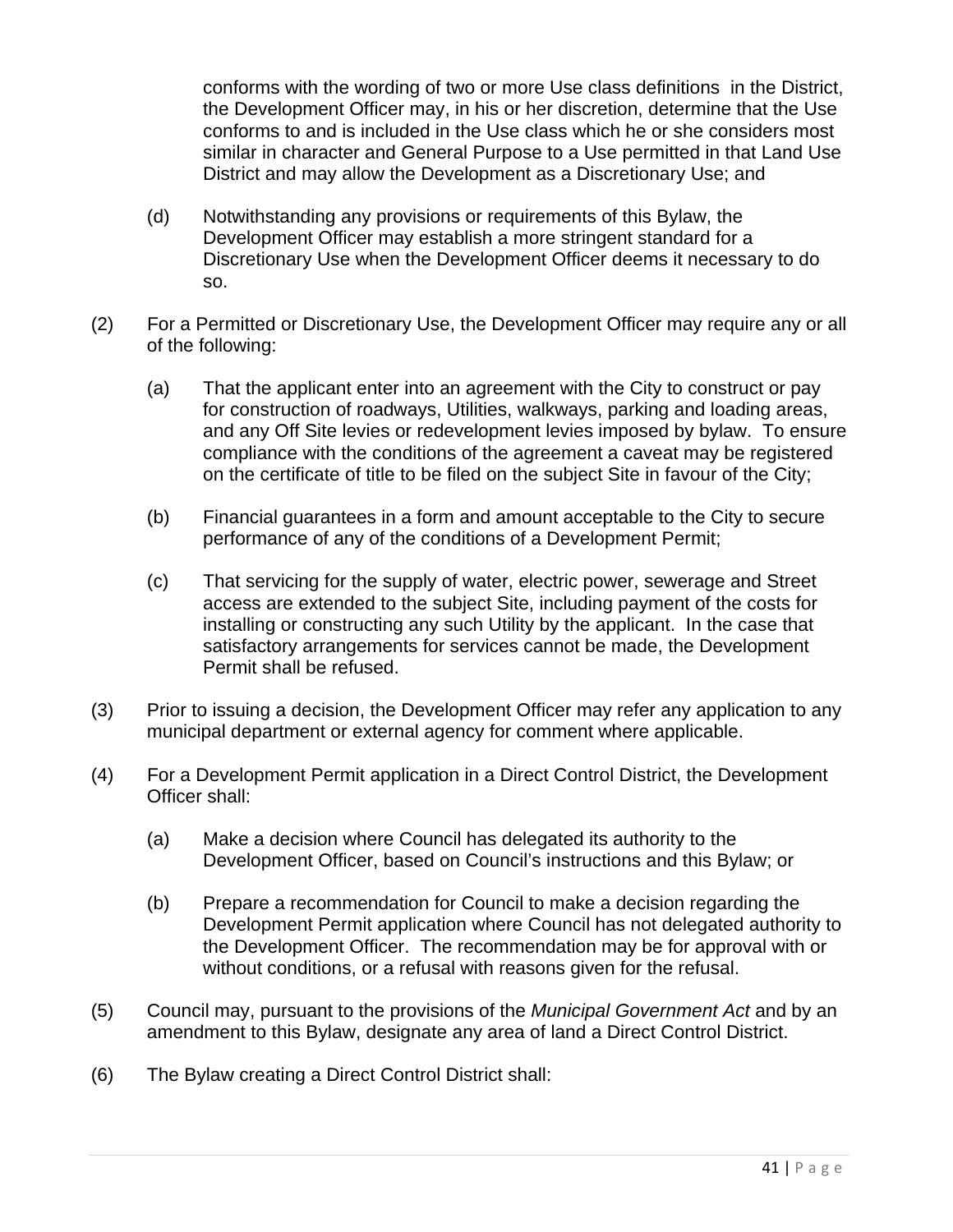- (a) Provide for the one or more Uses of land available in that District;
- (b) Provide for the land use regulations applicable to that District, either in addition to the regulations of this Bylaw, or in substitution therefore or in any combination thereof;
- (c) Identify the Development Officer and any particular methods of Development approval applicable to that District; and
- (d) Such other matters as Council may determine to be desirable or required.

### **SECTION 14 VARIANCES**

- (1) The Development Officer may allow a variance to a Development regulation provided that the Development Officer is of the opinion that:
	- (a) The variance does not unduly interfere with the amenities of the neighbourhood or materially interfere with or affect the use, enjoyment or value of neighbouring Sites; and
	- (b) The proposed Development conforms with the Use prescribed for that land or Building in this Bylaw.
- (2) In addition to the consideration provided under Section 14(1) of this Bylaw, and subject to Sections 14(3) and 14(4), a variance may only be granted if, in the opinion of the Development Officer the variance:
	- (a) Requested maintains the intent and purpose of the Municipal Development Plan;
	- (b) Requested maintains the General Purpose and intent of the Land Use District which is being applied;
	- (c) Is desirable for the appropriate and orderly Development or Use of the land; and
	- (d) In the opinion of the Development Officer, is truly minor in nature.
- (3) Notwithstanding Sections 14(1) and 14(2) the Development Officer shall not grant a variance from the regulations prescribing Site Coverage, or Density. Further, within the GPL – Greenbury Planned Lot District, the Development Officer shall not grant a variance to the required Side Yard Setback or lot access. Subject to Sections 14(1) and 14(2), the Development Officer may grant a variance from the regulations prescribing Height up to 10% of the maximum prescribed Height.

(Bylaw C-1000-17, June 27, 2017) (Bylaw C-1057-18, March 18, 2019)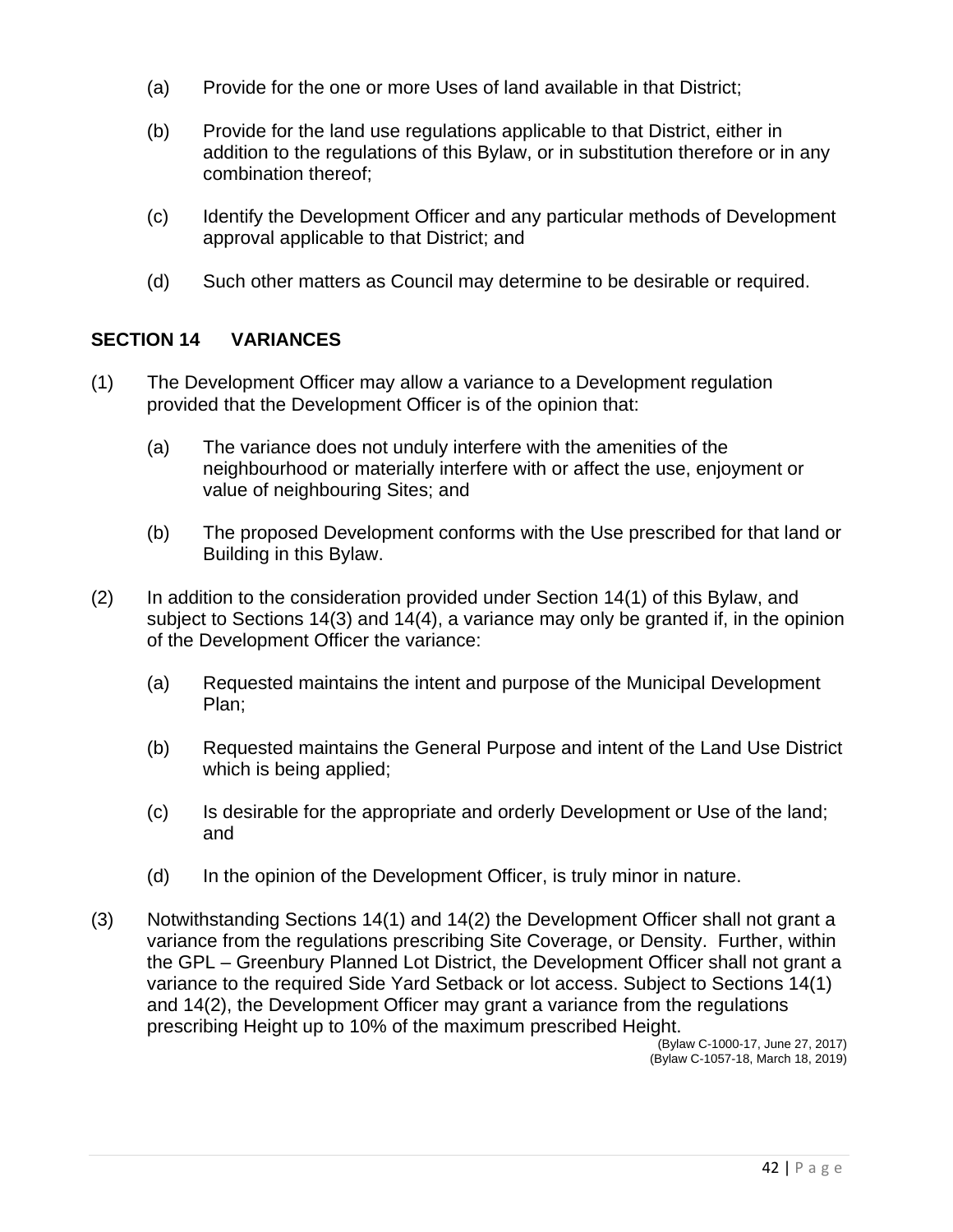- (4) For the Semi-Detached Dwelling and Street Oriented Row Housing Lots that have a lot depth of less than 30 m created prior to the coming in force of this Bylaw (Bylaw C-824-12) and notwithstanding the regulations of the R1 and R2 Districts, the Development Officer may vary the site regulations to reflect those described below: (Bylaw C-981-16, Jan. 25, 2017)
	- (a) Site Coverage shall not exceed 65%.
	- (b) Minimum Front Yard Setback
		- (i) The minimum Front Yard Setback shall be 4.0 m. Where a residential district across a Street is required to provide a Yard Setback of more than 4.0 m from the Street, each Development in this district shall provide an equivalent Front Yard Setback.
		- (ii) Where the Front Yard is determined by the Development Officer to be a flanking yard, a flanking yard Setback of twenty percent of the Site Width will be required, at a minimum 2.4 m.
	- (c) Minimum Side Yard Setback
		- (i) In the case of one Storey Developments, there shall be one minimum Side Yard Setback of 1.35 m, except in the case of internal Dwellings of Row Housing where the unit sharing two common walls shall have no Side Yard requirements.
		- (ii) In the case of Row Housing two Storeys or higher, there shall be one minimum Side Yard Setback of 1.5 m, except in the case of internal Dwellings of Row Housing where the unit sharing two common walls shall have no Side Yard requirements.
		- (iii) A minimum Side Yard Setback of 4.5 m shall be provided where a Site or condominium unit Abuts a Site in another district.
	- (d) Minimum Rear Yard Setback
		- (i) The minimum Rear Yard Setback shall be 6.0 m. In the case of a Corner Site, the minimum Setback for the yard flanking the Alley at the rear of the Site shall be 4.5 m.
- (5) A variance shall be considered only in cases of hardship or practical difficulties particular to the use, character or situation of land or Buildings which are not common to other Sites in the same Land Use District.
- (6) The Development Officer may grant a variance to Setbacks or Site Coverage for a Non-Conforming Building which was approved under a previous Bylaw, where the Building was developed according to the regulations of the previous Bylaw. (Bylaw C-900-15, Feb. 23, 2015)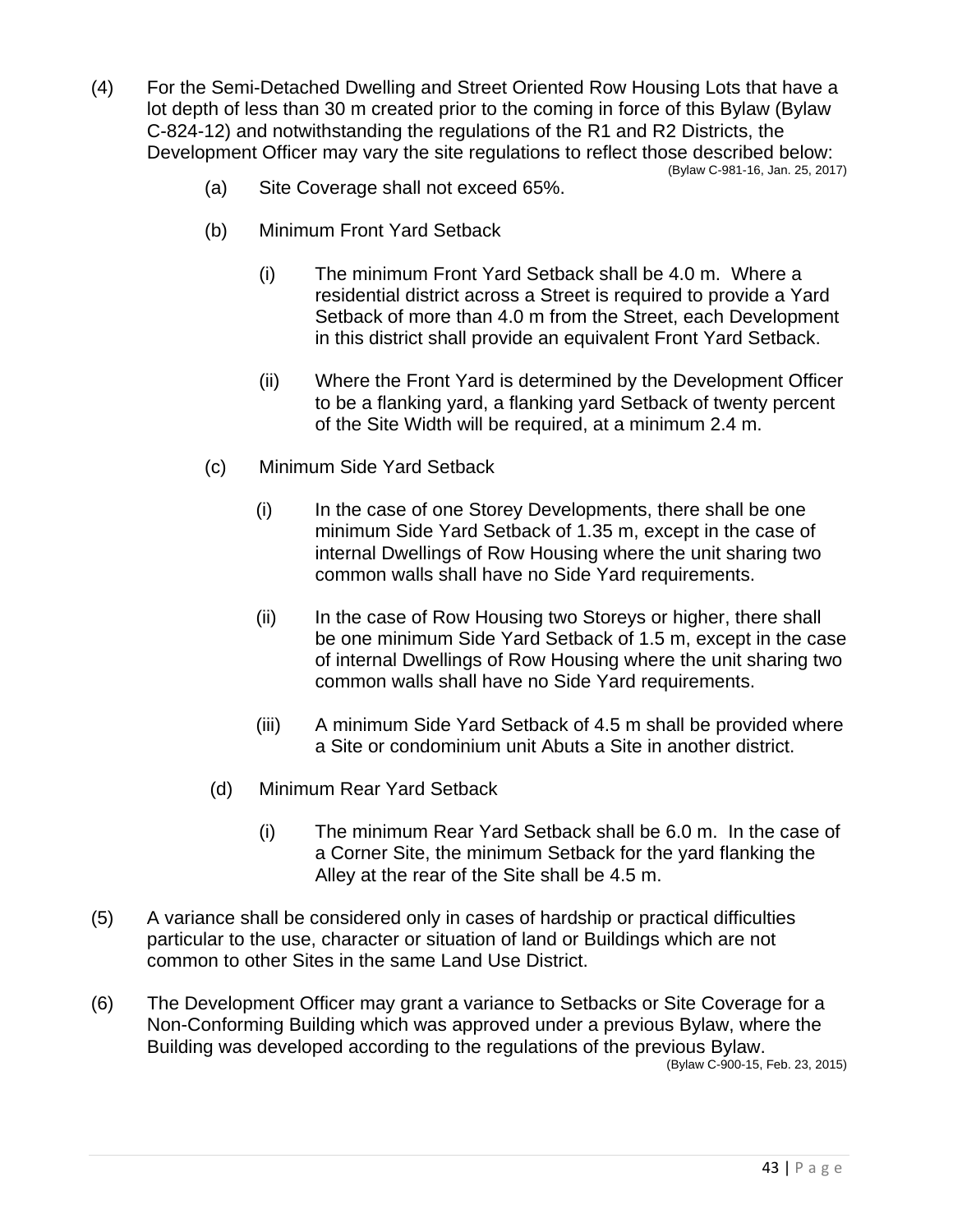- (7) All requests for a variance shall be made through a Development Permit application, clearly stating the reasons for the variance, outlining the applicable criteria identified in Section 14(2) of this Bylaw, and the nature of the hardship or practical difficulties that will arise if the variance is not granted.
- (8) If a variance is granted pursuant to this Section, the Development Officer shall specify its nature in the Development Permit approval.
- (9) A variance may only be granted by the Development Officer to the minimum separation distance for Cannabis Sales to Sites in a residential land use district, as referenced in Section 80D(3), if said property is publicly owned land used for the purpose of a buffer strip, walkway, or public utility lot.

(Bylaw C-1027-17, June 13, 2018)

### **SECTION 15 CONDITIONS OF DEVELOPMENT PERMIT**

- (1) The Development Officer, or Council in the case of a Direct Control District, may impose such conditions on the approval of a Development Permit application as are necessary to uphold the intent and objectives of the following:
	- (a) The *Municipal Government Act*;
	- (b) The Municipal Development Plan;
	- (c) Area Structure Plans or Area Redevelopment Plans; and/or
	- (d) Subdivision and Development Regulations.
- (2) As a condition of approval for a Development Permit, the Development Officer may require that the applicant enter into an agreement with Council as per the *Municipal Government Act*, to do any or all of the following:
	- (a) Construct or pay for the construction of:
		- (i) A Street required to give access to the Development;
		- (ii) A pedestrian walkway system and Sidewalks to provide circulation within the Development, or to give access to an adjacent Site or Development, or both; and
		- (iii) Off Street or other Parking Facilities and loading and unloading facilities.
	- (b) To construct, install or pay for any local improvements and Utilities which are needed to serve the Development, including, but not limited to, On Site stormwater management facilities and any required Easements, and joint drainage and access requirements.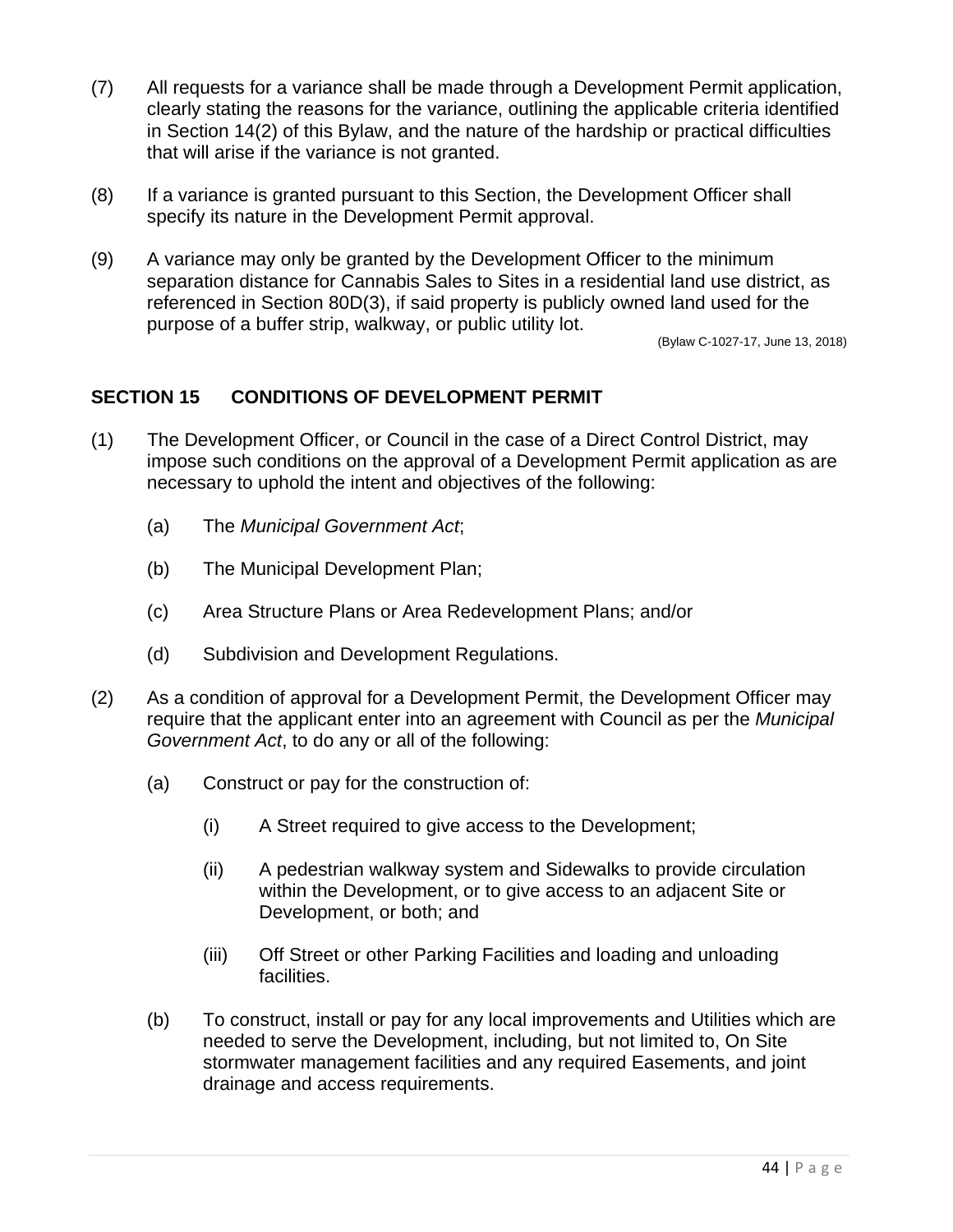- (c) To pay all applicable development charges and levies imposed by bylaw.
- (d) To repair or reinstate, to original condition, any street furniture, curbing, sidewalk, Boulevard Landscaping or trees which may be damaged or destroyed or otherwise harmed by Development or building operations upon the Site.
- (e) To provide an irrevocable letter of credit, or other form of security acceptable to the Development Officer, to guarantee performance of the conditions of the Development Permit.
- (f) To attend to all other reasonable matters the Development Officer considers appropriate.
- (3) Development on a Site may be prohibited when satisfactory arrangements have not been made by the developer to complete the required improvements specified in Section 15(2).
- (5) To ensure compliance with a development agreement the City may register a caveat against the property being developed which shall be discharged upon the terms of the agreement being met. Costs associated with the preparation and registration of a caveat shall be borne by the applicant. Costs for removal of said caveat shall be borne by the requestor, based upon the fees in the Development Fees and Fines Bylaw.

(Bylaw C-981-16, Jan. 25, 2017)

(5) Subject to this Bylaw, any Statutory Plan, and the *Municipal Government Act*, the Development Officer may attach whatever conditions it considers appropriate to a Development Permit for either a Permitted or Discretionary Use, including, but not limited to the following:

(Bylaw C-981-16, Jan. 25, 2017)

- (a) Landscaping requirements;
- (b) Noise attenuation;
- (c) Special parking provisions;
- (d) Location, appearance and character of the Building;
- (e) Provision of a Real Property Report prior to occupancy of the development; (Bylaw C-865-13, Feb. 10, 2014)
- (f) Grading of a Site to protect adjacent properties; and
- (g) Ensuring the proposed Development is compatible with surrounding land Uses; and
- (h) Limiting hours of operation and number of patrons.

(Bylaw C-1025-17, March 5, 2018)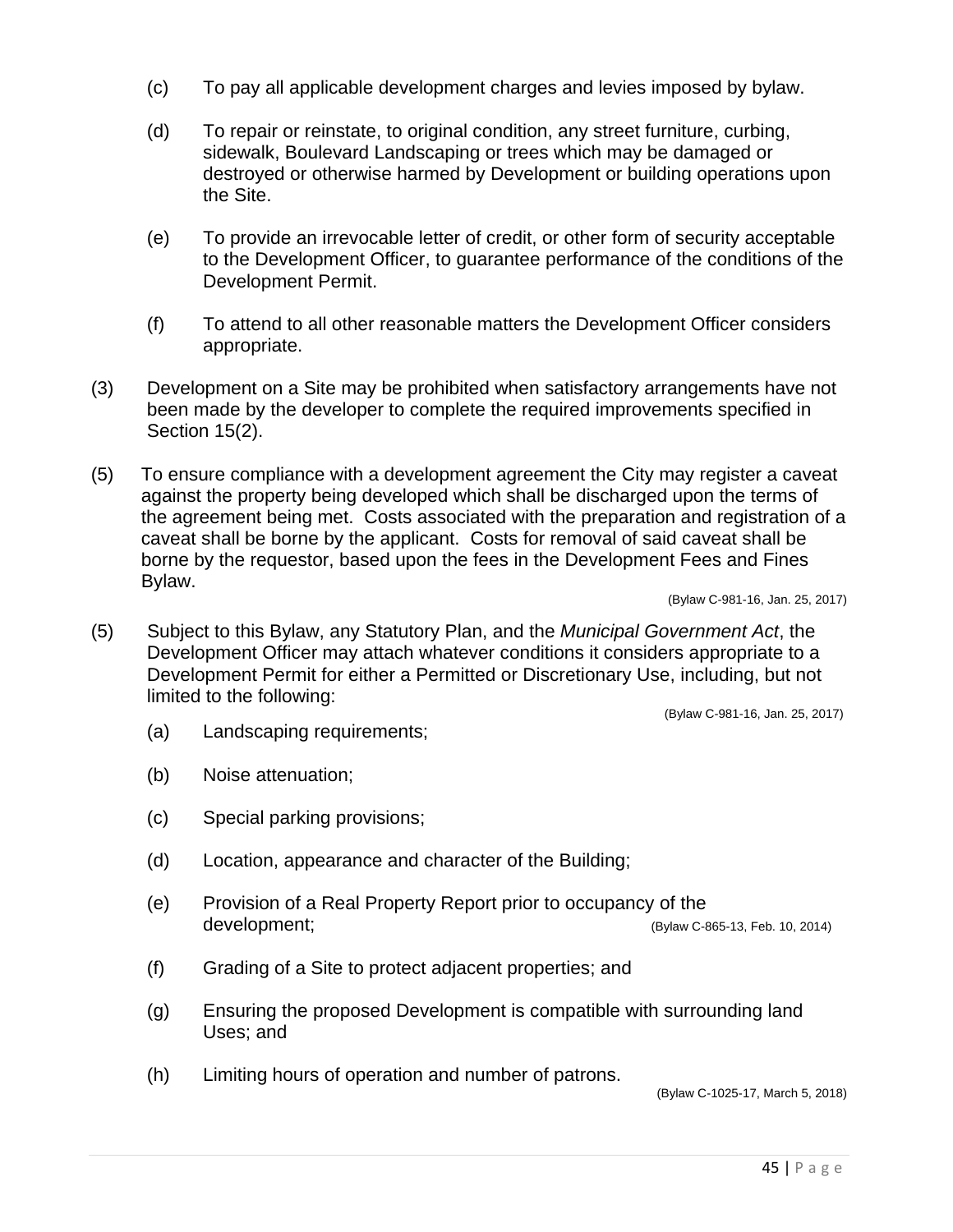- (6) In the absence of an agreement under Section 15(2), the Development Officer may require, as a condition of issuing a Development Permit, that an applicant provide an irrevocable letter of credit or other form of security acceptable to the Development Officer, to ensure completion of the Development in conformance with the Land Use Bylaw, and to cover the cost of repairing local improvements which may be damaged during the process of Development. Any unused portion of the security shall be returned after the final occupancy permit has been issued.
- (7) When services or facilities are required, a person shall not begin the excavation for the Foundation nor commence the Development until provision has been made for such services or facilities to the satisfaction of the approving authorities.

### **SECTION 16 NOTICE OF DEVELOPMENT PERMIT DECISION**

- (1) All decisions on applications for a Development Permit shall be given in writing to the applicant.
- (2) If an application is approved with conditions, the notice of decision shall contain the conditions imposed as part of the approval.
- (3) If an application is refused, the notice of decision shall contain the reasons for the refusal.
- (4) A notice of decision shall indicate the following:
	- (a) The date the decision was made;
	- (b) The location and use of the subject Site;
	- (c) The decision of the Development Officer; and
	- (d) That a development appeal to the Subdivision and Development Appeal Board may be made by a person affected by the issue of a Development Permit for a Discretionary Use or the granting of a variance, or the refusal of a Development Permit, pursuant to the provisions in the *Municipal Government Act*.
- (5) When a Development Permit is approved for a Discretionary Use, or a variance is granted, the Development Officer shall provide notice to the community by undertaking any or all of the following:
	- (a) Publishing a notice in the local newspaper;
	- (b) Mailing a notice to all assessed property owners who may be affected by the proposed development, or those assessed property owners within 30.0 m of the subject Site, at the discretion of the Development Officer; and/or
	- (c) Posting a notice on the City's website.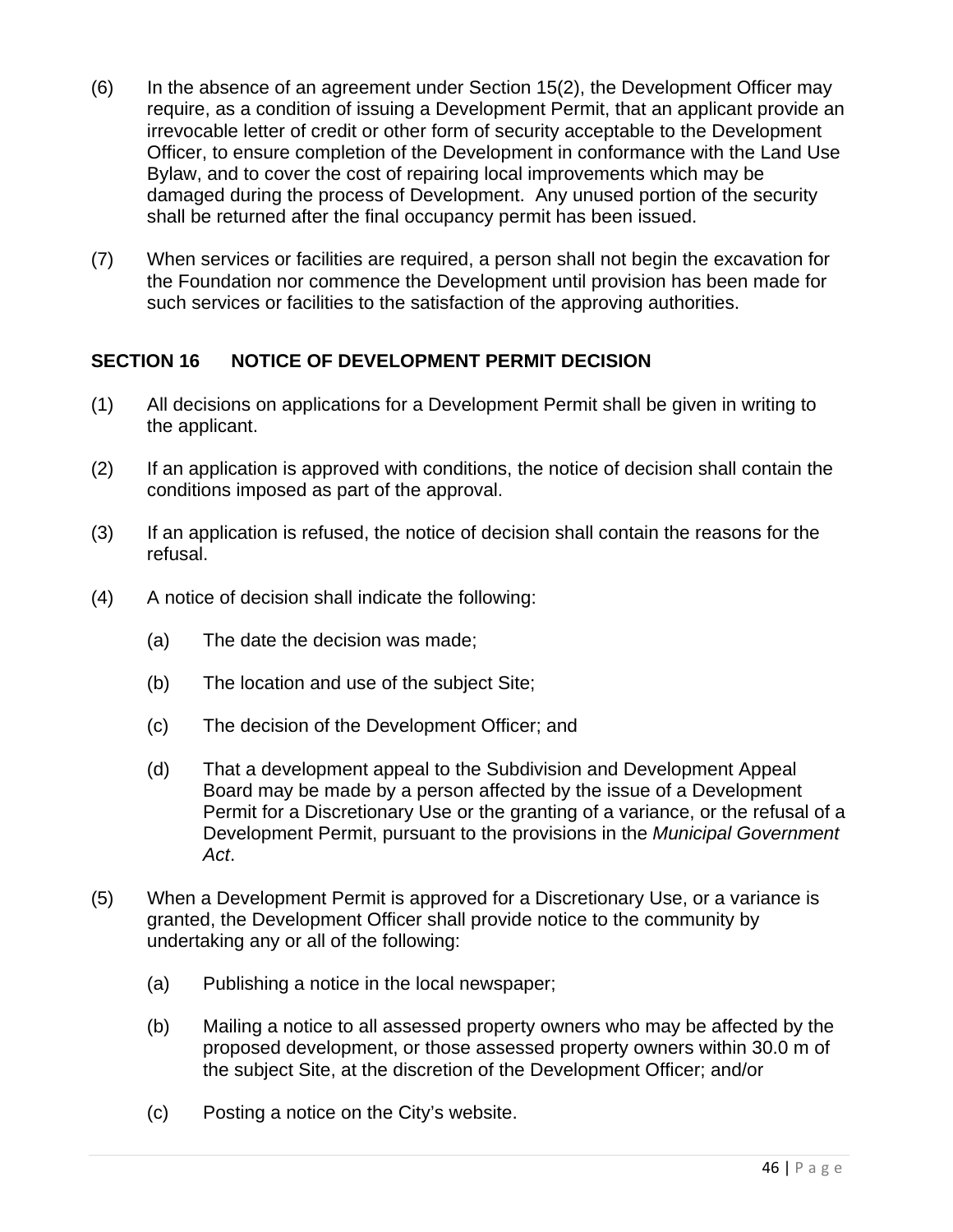- (6) A notice described in Section 16(5) shall state the following:
	- (a) The proposed use of the Development and the variance, if any, granted;
	- (b) That any person who objects to the proposed Use may make an appeal in writing to the Subdivision and Development Appeal Board; and
	- (c) The date by which appeals must be received.
- (7) For the purpose of this Bylaw, the date a Notice of Decision is deemed to have been given:
	- (a) On the date the Notice of Decision is issued in accordance with Section 16;
	- (b) On the date that a written appeal decision is issued for decisions made by the Subdivision and Development Appeal Board;
	- (c) Any work undertaken by any person with a Development Permit that has been approved prior to the twenty one (21) days within which an appeal may be filed, or prior to an appeal decision made by the Subdivision and Appeal Board, does so at their own risk.

(Bylaw C-1104-19, May 29, 2020)

### **SECTION 17 REFUSED PERMITS**

- (1) Where an application for a Development Permit has been refused, by either the Development Officer, or the Subdivision and Development Appeal Board, the Development Officer may not accept another application for a Development Permit on the same Site for the same or similar land Use until at least six months after the date of the last refusal.
- (2) Notwithstanding the above, the Development Officer may accept a new Development Permit application for a Development that was previously refused if the application is substantially different or requests a variance if a variance was not originally requested.
- (3) As per the *Municipal Government Act*, a Development Permit is deemed refused at the option of the applicant when no Development Permit decision has been made within forty days of the submission of a complete application, unless an agreement to extend the forty day period is entered by the applicant and the Development Officer.

# **SECTION 18 VALIDITY OF DEVELOPMENT PERMITS**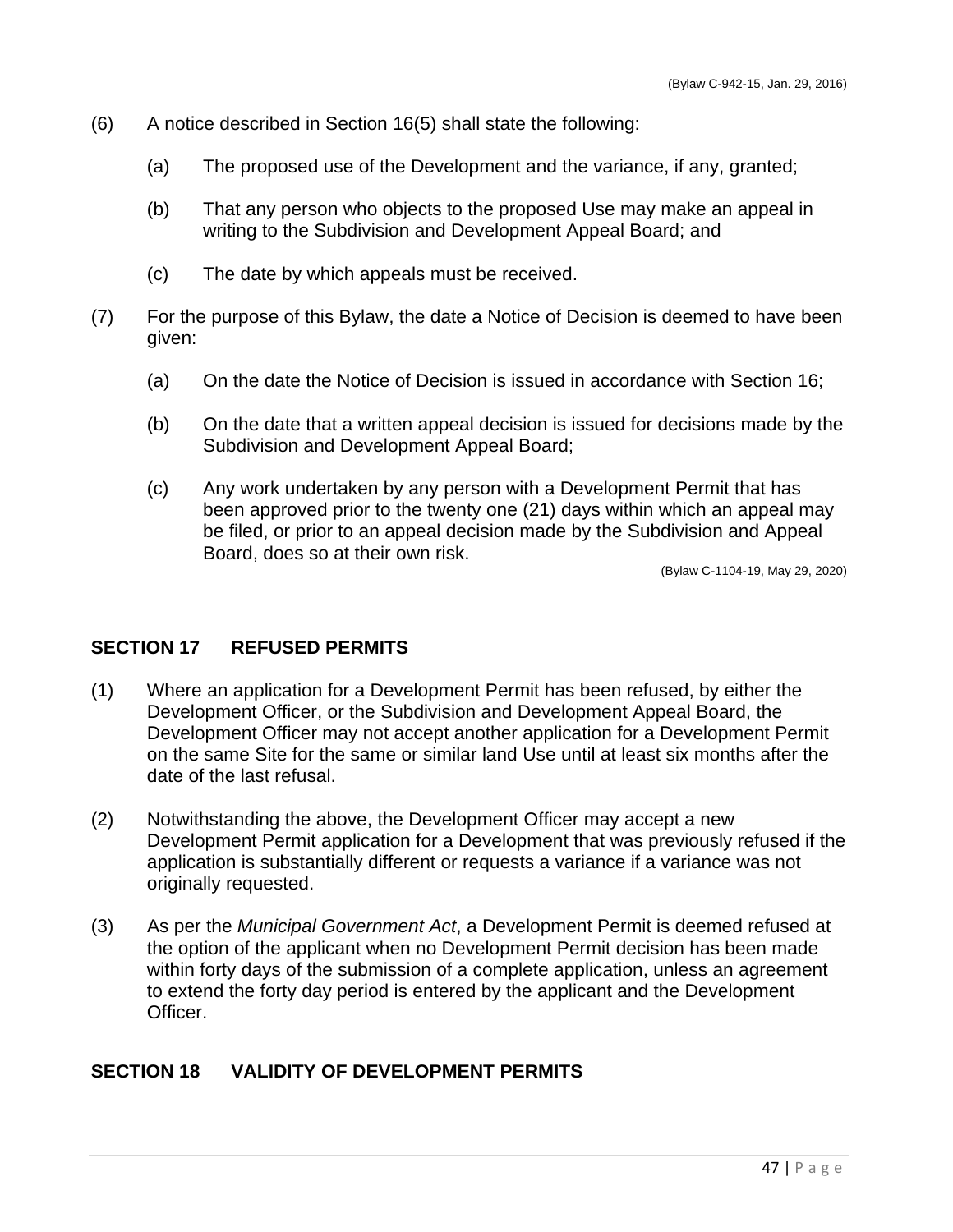- (1) A Development Permit shall expire and shall no longer be valid after one year from the date the Notice of Decision is given, if no construction has been initiated. Construction includes, but is not limited to, Site surface preparation or excavation. Furthermore:
	- (a) Work such as engineering studies, geotechnical investigations, Site surveys, soils analysis, environmental assessment and the like shall not be considered as construction in the context of this subsection; and
	- (b) In the case of a change of Use within an existing structure, where no significant construction or reconstruction is necessary, the applicant shall have the new Use in operation within one year of the issue of the Development Permit.
- (2) The Development Officer or Council may cancel or suspend a Development Permit, by written notice to the permit holder in the case of the following:
	- (a) The application for the Development Permit contains a misrepresentation;
	- (b) The application for the Development Permit was incomplete, in that relevant facts were omitted;
	- (c) The conditions of the Development Permit are not fulfilled or are not in the process of being fulfilled;
	- (d) The applicant fails to comply with a Stop Order as per the *Municipal Government Act*; or
	- (e) The Development Permit was issued in error.
- (3) Where a Development Permit is issued for a Site where any other Development Permit has been approved, all previous permits shall be invalid if the physical aspects of the Development conflict, or both could not occur simultaneously upon the Site, in conformity with the regulations of this Bylaw.
- (4) Notwithstanding Section 18 (1) above, time shall not run during an appeal of the Development Permit to the Subdivision and Development Appeal Board and any consequent court proceedings until:
	- (a) The Subdivision and Development Appeal Board has issued a written decision of its approval of the Development Permit and there is no appeal from this decision of the Subdivision and Development Appeal Board; or
	- (b) The Alberta Court of Appeal denies leave to appeal; or
	- (c) The Alberta Court of Appeal has granted leave to appeal, heard the appeal on the merits, made its decision, and any appeal to the Supreme Court of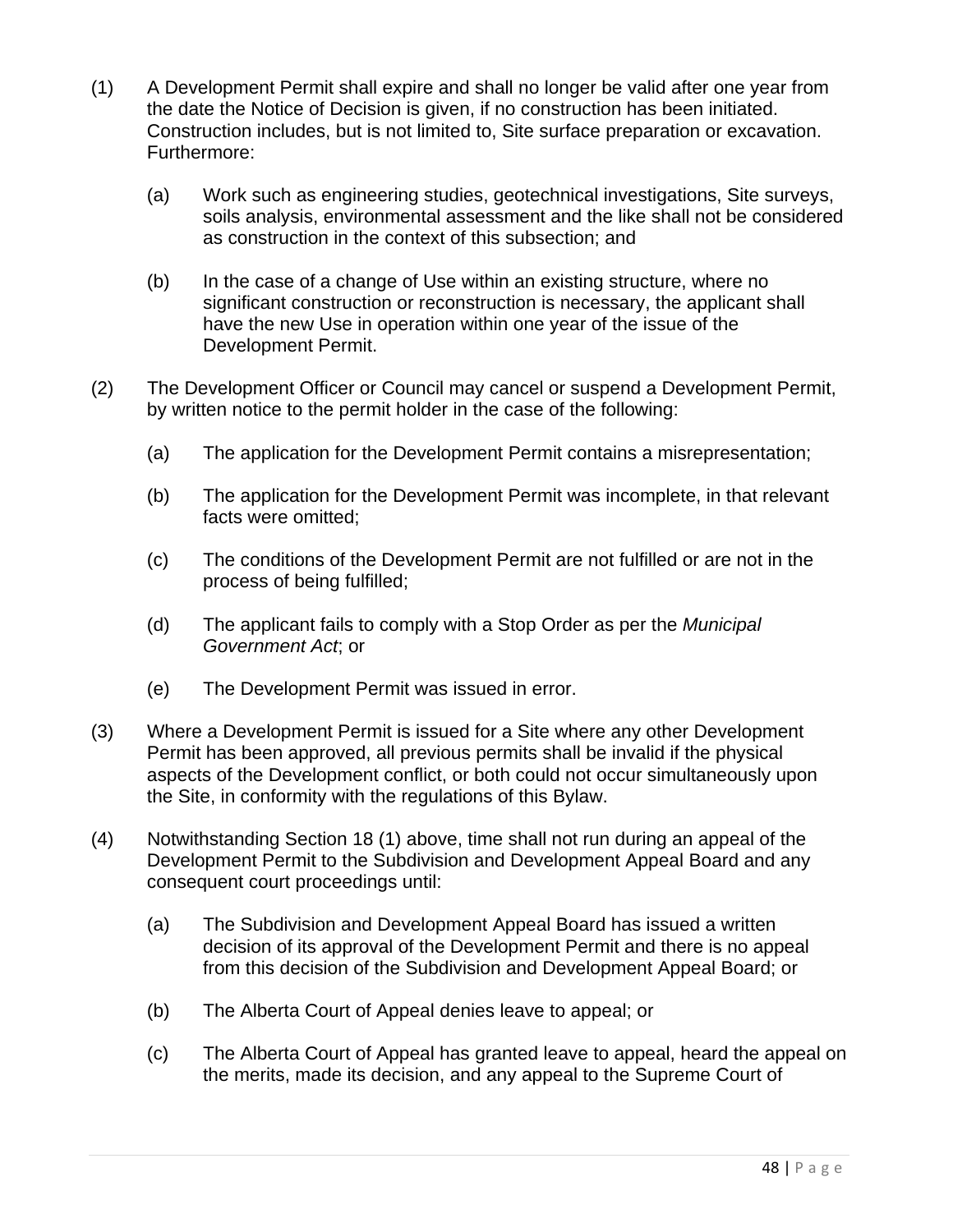Canada from that determination by the Alberta Court of Appeal has been finally determined.

(5) The Development Officer or Council may extend the period of time that a development permit is valid for a period not to exceed twelve (12) months, as long as the development that is the subject of the development permit has commenced within twelve (12) months from the date of the issuance of the development permit or, in the opinion of the Development Officer or Council, has been carried out with reasonable diligence.

(Bylaw C-942-15, Jan. 29, 2016)

### **SECTION 19 DEVELOPMENT APPEALS**

- (1) An appeal may be made to the Subdivision and Development Appeal Board where a Development Officer:
	- (a) Refuses an application for a Development Permit;
	- (b) Fails to issue a decision and the permit is deemed refused;
	- (c) Issues a Development Permit subject to conditions;
	- (d) Grants or refuses to grant a variance; or
	- (e) Issues a Stop Order pursuant to the *Municipal Government Act*.
- (2) The *Municipal Government Act* shall apply in the case of subdivision or Development appeals, and hearings shall be held in conformance with the process and requirements therein.
- (3) Further to Section 19 (2), the Subdivision and Development Appeal Board Bylaw shall set out regulations for the Board and procedures during an appeal.
- (4) Decisions made by Council with respect to a Direct Control District are not subject to appeal to the Subdivision and Development Appeal Board.
- (5) The Subdivision and Development Appeal Board may direct repayment of an appeal fee if the Board upholds an appeal. The Board may determine that all or part of the appeal fee be returned to the appellant.

### **SECTION 20 AMENDMENTS OF BYLAW**

(1) This Bylaw and all amendments shall be enacted in conformance with the *Municipal Government Act*, the Subdivision and Development Regulation, the Municipal Development Plan, the relevant Area Structure Plan, and any other relevant Statutory Plan.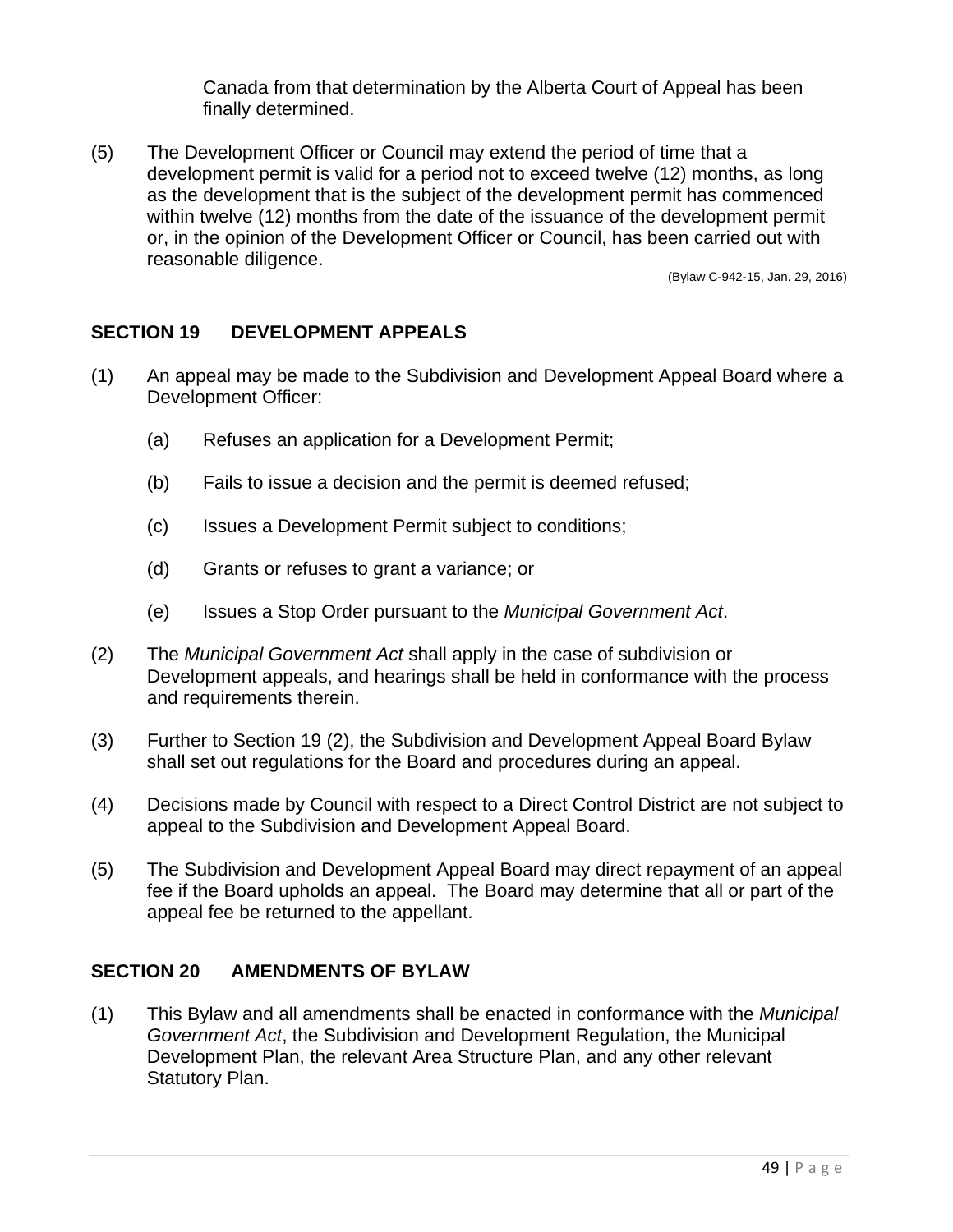- (2) All amendments to this Bylaw shall be made following a public hearing in accordance with the *Municipal Government Act*. An application to amend this Bylaw may be made as follows:
	- (a) In the case of an application for a redistricting amendment, the Registered Owner or their authorized agent may apply in writing to the City to have the Land Use designation of the Site amended; or
	- (b) In the case of an application for a text amendment, any person may apply in writing to the City to have the text amended.
- (3) Council may initiate amendments to this Bylaw. If deemed necessary, and in accordance with the provisions of the *Municipal Government Act*, the City may initiate an amendment to this Bylaw affecting any parcel of land without the Registered Owner's consent.
- (4) A person may request an amendment to this Bylaw by applying in writing as described in Section 21 of this Bylaw.

# **SECTION 21 AMENDMENT APPLICATIONS**

- (1) A Land Use Bylaw amendment application shall be made to the City on the prescribed form, and shall be signed by the applicant or the applicant's agent authorized in writing.
- (2) The following information and documents shall accompany an application for amendment to the Land Use Bylaw as it applies to the districting of a Site:
	- (a) The name, address and phone number of the applicant and the Registered Owner of the subject Site, and notice of who will act as the contact person for the application;
	- (b) A letter of authorization from the Registered Owner of the land, their agent, or other persons having legal or equitable interest in the land;
	- (c) The legal land description;
	- (d) If applicable, the municipal address(es);
	- (e) A current copy of the certificate of title for the lands, searched within thirty days;
	- (f) A written statement from the applicant explaining the reasons for the proposed amendment, and how the redistricting conforms with the relevant Statutory Plans;
	- (g) A plan indicating the Site to be amended, the current and proposed Land Use Districts as they apply to the Site, the relationship to adjacent land uses within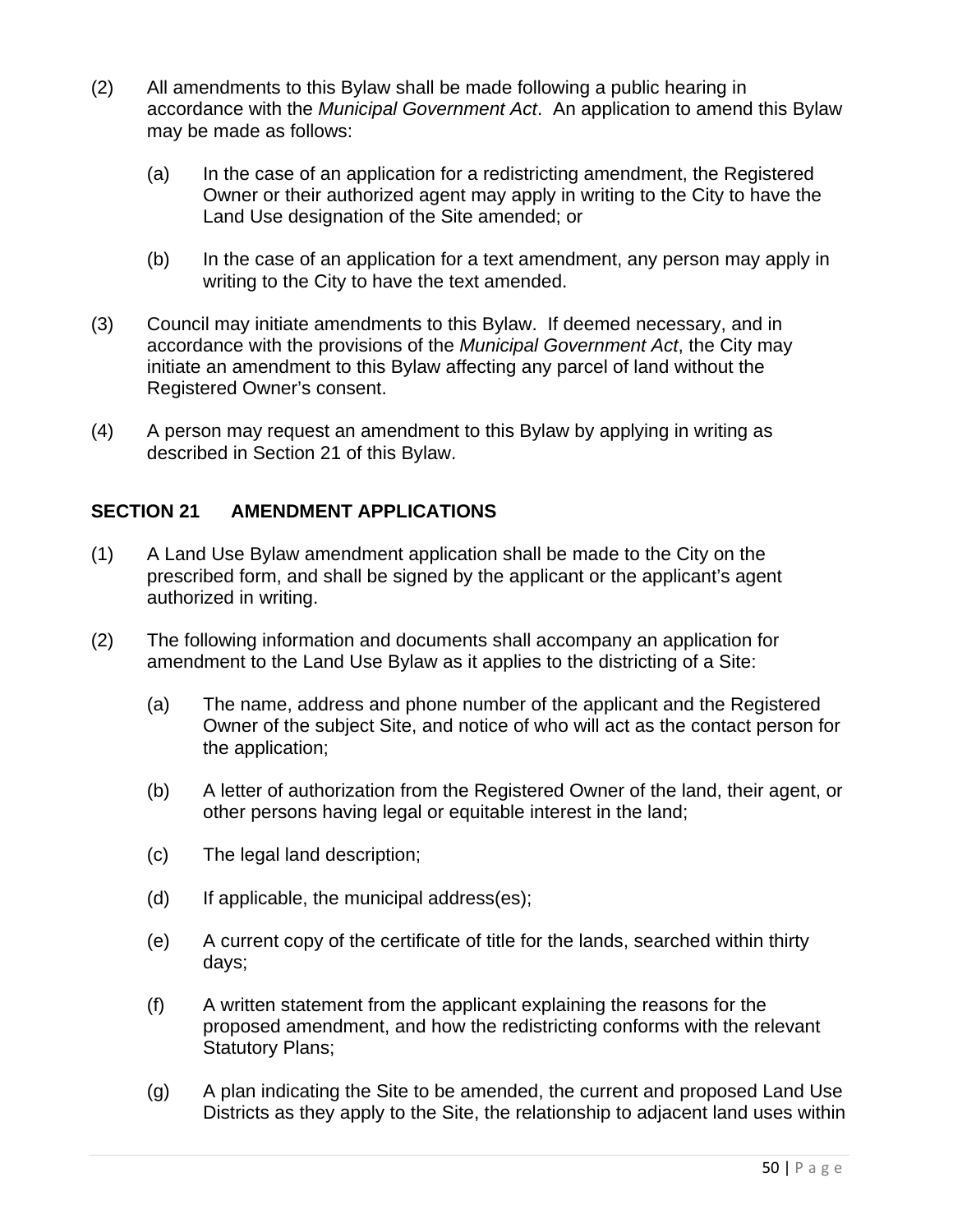90.0 m of the subject area and the location of any prominent natural and manmade physical features; and for residential areas, a Street layout of the proposed area and surrounding lands. The plan shall be submitted as follows:

- (i) A printed copy produced at an appropriate scale with the necessary labels and dimensions; and
- (ii) A digital AutoCAD copy in .dwg format.
- (h) Where applicable, a concept plan showing a preliminary Site layout, including the general location of future Development, vehicular and pedestrian circulation (i.e., internal roads, Parking Facilities, Loading Areas, Alleys, and key access points), and connections to adjacent Sites;
- (i) Permission for right-of-entry by a designated officer;
- (j) The fee as set out in the Development Fees Bylaw;
- (k) Where required, an environmental site assessment;

(Bylaw C-981-16, Jan. 25, 2017)

- (l) Any other information required, which may include but is not limited to approvals from the Province of Alberta, traffic impact analyses, geotechnical information; and (Bylaw C-981-16, Jan. 25, 2017)
- (m) Any other information deemed necessary.

(Bylaw C-981-16, Jan. 25, 2017)

- (3) An application for a text amendment to this Bylaw must include the following information:
	- (a) A written statement from the applicant explaining the reasons for the proposed Bylaw amendment;
	- (b) The content of the proposed text amendment;
	- (c) A written statement from the applicant describing the impact that the amendment will have on the Site, adjacent lands and the City in general should Council approve the proposed bylaw amendment;
	- (d) The fee as set out in the Development Fees Bylaw; and
	- (e) Any other information deemed necessary by the Development Officer or Council.
- (4) The City may refuse to accept an application to amend this Bylaw if the required information has not been supplied or if the information is of inadequate quality to properly evaluate the application.